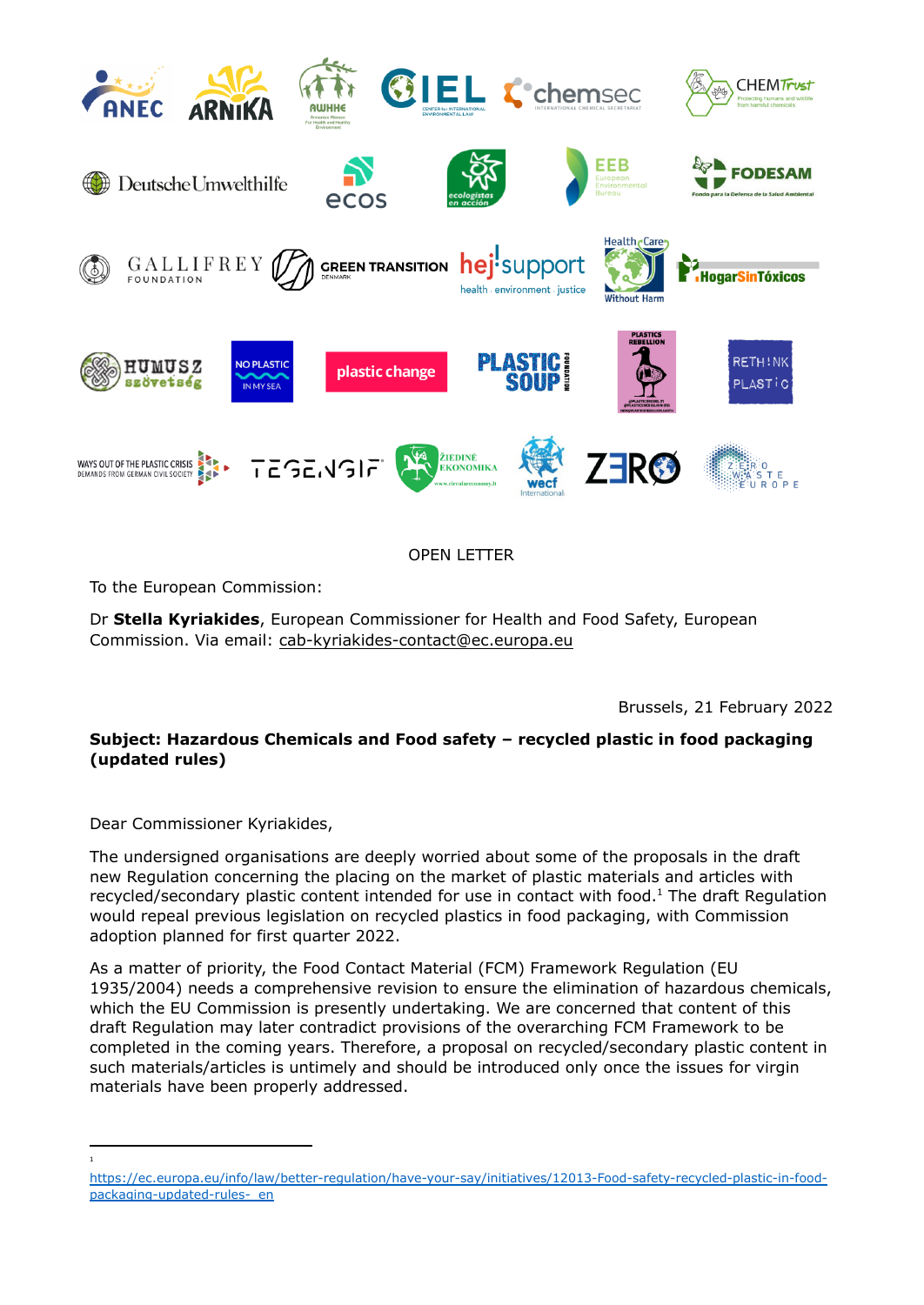According to the EU waste hierarchy, prevention and reuse must be prioritised to achieve a circular economy; yet, we recognise that **safe and efficient** plastics recycling will likely have a role to play. However, a large body of evidence shows that while virgin plastics contain known hazardous chemicals and untested chemicals which can be hazardous, **recycled plastics contain (almost always) higher levels of hazardous substances** 2 that can harm human health due to their migration from the food contact materials (FCMs) to the food. This calls for caution and a strong regulatory framework to prevent toxic-recycling which will anticipate future regulatory changes (such as that of Bisphenol A, for which the EFSA recently proposed a drastically reduced Tolerable Daily Intake limit).

At present, however, the proposed draft regulation fails to protect consumer safety at the highest levels. Moreover, we see no evidence in the draft of the application of the Precautionary Principle, which is a fundamental safeguard when regulating chemicals and ensuring food safety. As it is now written, the draft proposal allows for **novel technologies for plastic recycling to operate at scale and market any recycled plastics for FCM use in the EU prior to any assessment of their efficiency for removing hazardous chemicals**. This is all the more important since a recent report for ECHA concluded that "there is little knowledge about the abilities of different chemical recycling processes to eliminate substances of concern<sup>3</sup>.

The proposal is not in line with the Chemicals Strategy for Sustainability (CSS), which clearly sets out the need for material cycles free from hazardous chemicals. The current draft focuses on methods of decontamination rather than the safety of the final product in terms of contaminants and chemical migration thresholds, which does not adequately integrate the aims of the CSS to protect consumer and environmental health. This focus is additionally at odds with the Commission's Roadmap on the revision of the FCM Framework legislation.

Since the intended focus of the proposed regulation is the safety of recycled plastics for FCMs, strictly regulating the safety and quality of the final recycled article /product must be priority rather than the exact steps of the process. The new regulation should therefore explicitly provide for the permitting of the novel plastic recycling technologies to develop supporting data under a pilot- or demonstration-scale, rather than operating at full commercial scale.

## **Our other key points of concern are**:

- Issues on implementation and enforcement the draft is lacking a strong mechanism of enforcement, including (among others) specific rules for appropriate controls of the recycling and decontamination processes. Considering that controls and enforcement of rules on FCMs are currently lacking due to the outdated regulatory framework as well as the lack of resources, accredited methods, and specialised knowledge in Member States to enforce the current regulations of FCMs, we are concerned that the draft proposal will reverse the progress currently being made on protecting consumer health from chemical migration due to FCMs.
- Lack of specificity in methods and efficiency of different plastic materials the draft does not differentiate between the types of plastic, such as PET monomaterial where plastic recycling works reasonably well, as compared to other types for which the recycling process is much more challenging and more difficult to remove contaminants. We bring attention to this issue to show the insufficiency of the draft; and solely addressing the lack of specificity does not eliminate our other concerns: even with plastics like PET monomaterial that recycle more easily, levels of hazardous chemicals such as BisphenolA increase in the recycled end product.

For all these reasons, we **call on the Commission to, first of all, urgently proceed with the revision of the Food Contact Materials Regulation Framework for all materials to**

<sup>&</sup>lt;sup>2</sup> Geueke et al. 2018 Food packaging in the circular economy: Overview of chemical safety aspects for [commonly](https://www.sciencedirect.com/science/article/pii/S0959652618313325?via%3Dihub#!) used materials. Journal of Cleaner Production.

<sup>&</sup>lt;sup>3</sup> <https://echa.europa.eu/-/reach-requirements-need-to-be-considered-in-chemical-recycling>